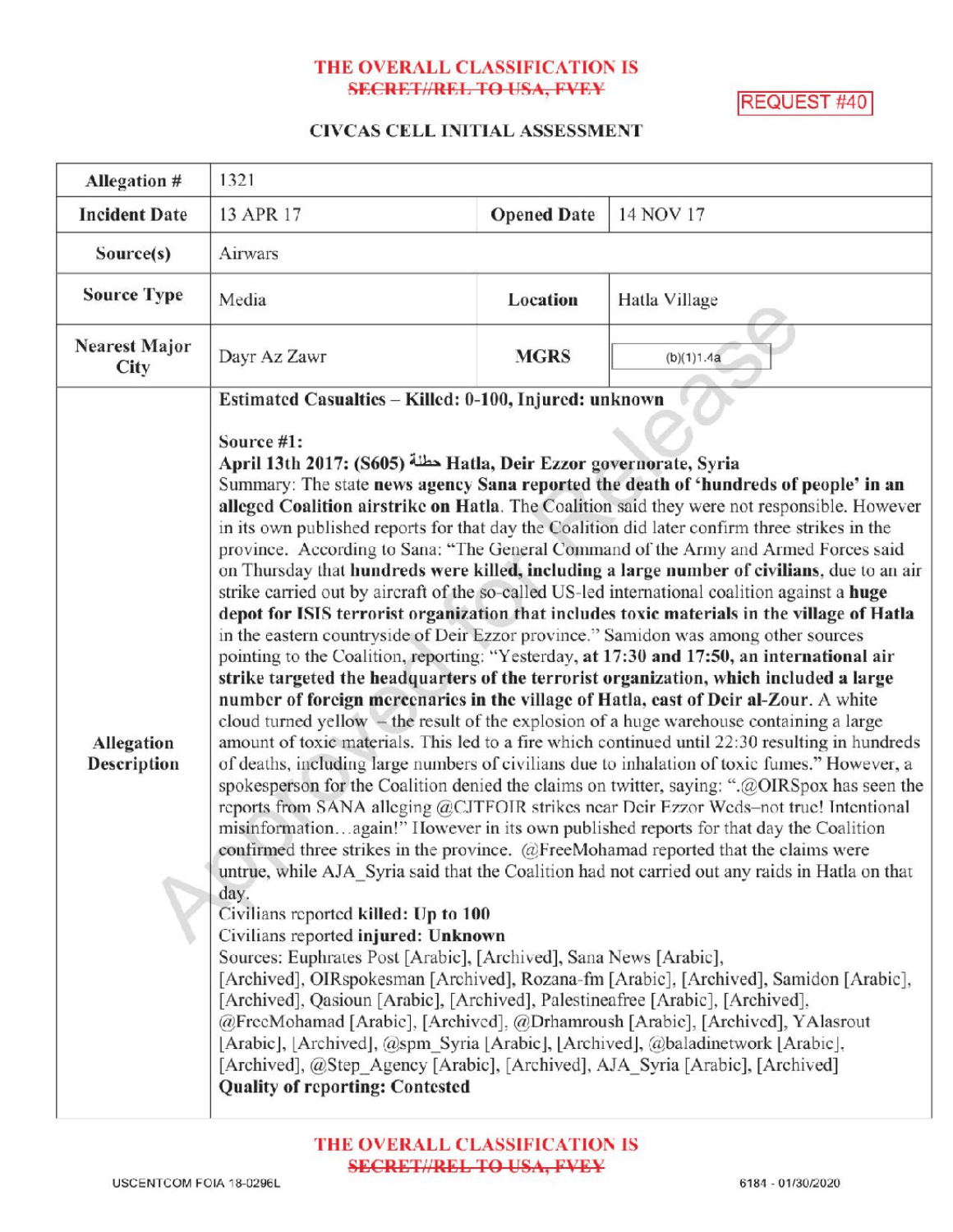### THE OVERALL CLASSIFICATION IS SECRETIAREL TO USA, EVEY

1. Is this allegation a self-report? NO

If yes, add details of potentially corroborating strike below and task a CCAR. If no, move to 2.

- 2. Does the allegation actually allege CIVCAS? YES If yes, go to 3.a. If no, close the allegation.
- 3.a. Does the allegation state a single incident and/or location? YES If yes, move to  $4$ . If no, move to  $3.b$ .

3.b. Does the allegation contain specific information pairing each CIVCAS allegation with an independent location?

Ifyes , separate the each of the combined allegations into separate allegations and restart an IA for each.

Ifno, send <sup>a</sup> RFI in an attempt to break out the locations and casualties into separate allegations, restart the

IA

If unable to RFI the alleger, go to 7.

4. Does the allegation contain:

- a) <sup>a</sup> way to identify a 48 hour date range? YES
- b) a specific location? YES
	- If yes to BOTH, go to 7. If EITHER are no, then go to 5.
- 5. Does the allegation contain:
- a) a way to identify a 48 hour date range?
- b) a specific time of day or timeframe?
- e) a general location?
- If yes to ALL three, then go to  $7$ . If ANY are no, go to  $6$ .

6.Does the allegation contain :

- a) Video or photo evidence of CIVCAS that can be used to narrow the date/time or location of the allegation?  $\frac{1}{1}$  if yes, go to 7. If no, go to 6.b.
- b) Are there at least two corroborating sources (total of 3) that independently reported the allegation?
- $\frac{1}{2}$  If yes, go to 7. If no, go to 6.e.
- e) Any high quality sources?
- $\frac{1}{1}$  if yes, go to 7. If no, go to 6.d.
- ) Specific facts that warrant <sup>a</sup> search for strikes?
- **If yes, go to 7. If no, close the allegation.**

7.a. Does the allegation contain sufficient information on the time, locationand details to conduct a search for strikes? YES

If yes, go to  $8$ . If no, go to  $7.b$ .

7.b. Explain in detail why there is insufficient information on the time, location, and details to conduct a search for strikes

# THE OVERALL CLASSIFICATION IS SECRET//REL TO USA, FVEY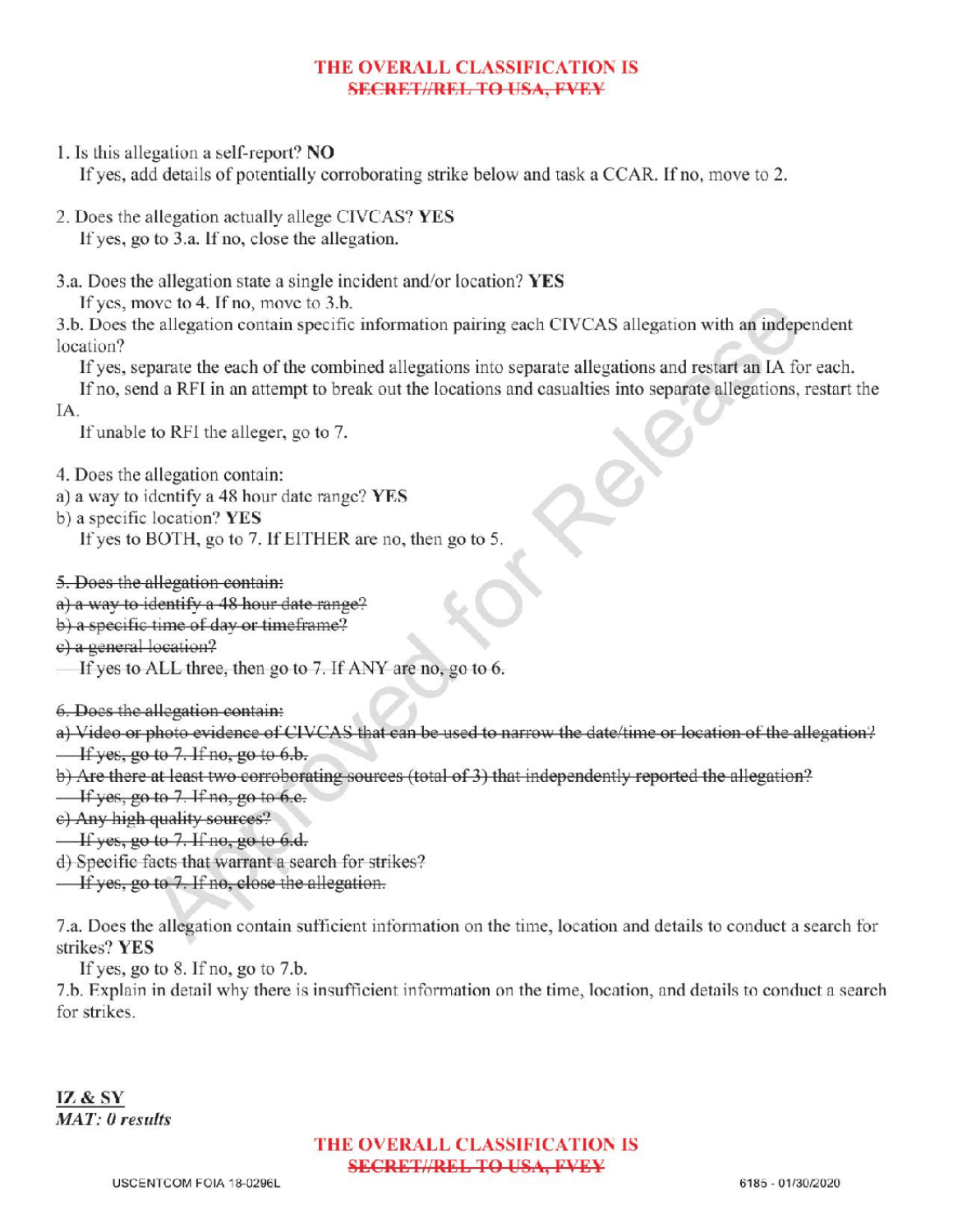### THE OVERALL CLASSIFICATION IS **SECRET//REL TO USA, FVEY**

CAOC log: 0 results  $CJTF log: 0$  results

 $\overline{12}$ CJFLCC log, -email (Start 18 MAY 2017):

S log, -email (Start 22 JUL 2017):

8. Are there any potentially corroborating strikes? NO

If yes, answer the questions below and task CCAR.

If no, provide a detailed explanation and close the allegation.

- Conducted a 48-hour search (12-13 APR 17) for strikes in Hatla, east of Dayr Az Zawr.
- The search returned zero strike results in the alleged area. Former

# **1.** Assessed date of incident:

# 2.Location:

3. Potentially Corroborating Strike Information: MGRS: Strike Number:  $<sub>PTG</sub>$ </sub> Target: Dynamic/Deliberate: Aircraft: **Call Sign: Nationality:** Munitions & Number dropped: Target Number:<br>TEA:  $BF#$ 

Non- US Coalition Involvement: N/A

Decision: Close at the IA due to insufficient evidence to corroborate the allegation.

# THE OVERALL CLASSIFICATION IS SECRET//REL TO USA, FVEY